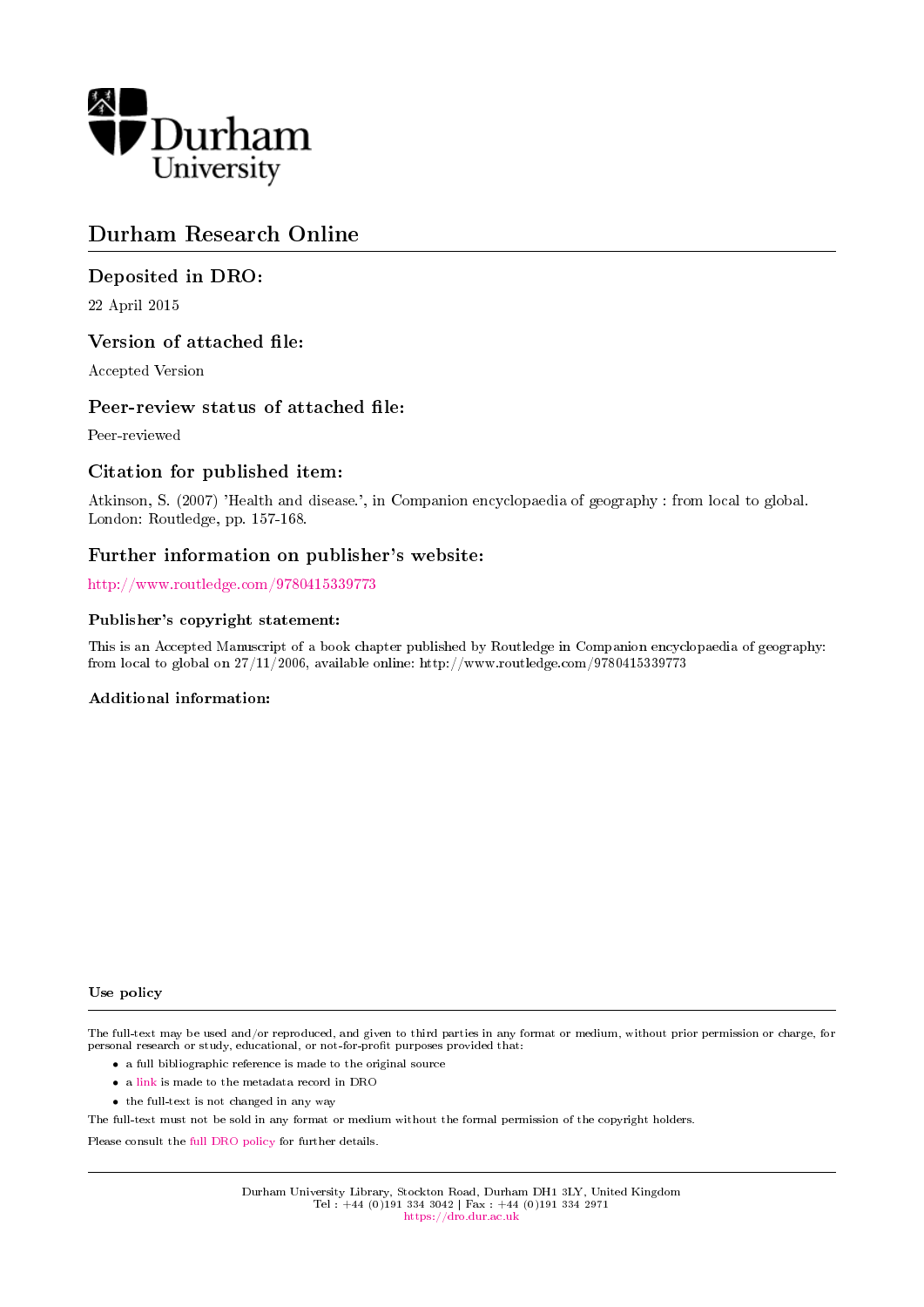# **HEALTH AND DISEASE**

**10**

*Sarah Atkinson*

### **INTRODUCTION**

Health and disease display uneven spatial patterns at all scales: between geo-political areas of the world, between countries, between sub-national units and within subnational units. Health viewed as an outcome serves as a key indicator in assessments of well-being, development and policy impacts. The internationally agreed Millennium Development Goals, established to focus on eradicating poverty, give three of the eight goals to health outcomes (Sachs 2004). Geographers have sought to explore the particular influence of place in determining such patterning of health and disease at different scales (Curtis 2004; Davey-Smith et al. 2001; Mitchell et al. 2000; Gordon et al. 1999; Thomas et al. 2002). The opposite relationship of health and disease on place has been researched in relation to population responses, such as adaptations in the built environment or labour protection laws, to natural hazards and risks to health arising from different kinds of places. However, the small-scale processes by which health and particularly disease themselves act as forces in shaping and changing communities and places are far less well explored. This potentially vast topic is the main concern of this chapter. Material presented here is by no means comprehensive. Rather, the chapter will show-case research on four topics which serve to illustrate some of the processes by which health and disease may act as a force for change in the geographies of communities and places. These topics are the social and spatial consequences of the epidemic of the human immunodeficiency virus and acquired immunodeficiency syndrome (HIV/AIDS), the effects of long-term ill-health on residence patterns, the impact of stigma on both individual life-courses and the emergence of stigmatized places and the production or reproduction of social relations and values through meanings reflected, represented and enacted in specific places that have come to be associated with health and healing.

### **THE HIV/AIDS EPIDEMIC**

By the end of 2005, 40.3 million people were estimated to be living with HIV/AIDS worldwide of which 4.9 million were new infections. In addition to which there were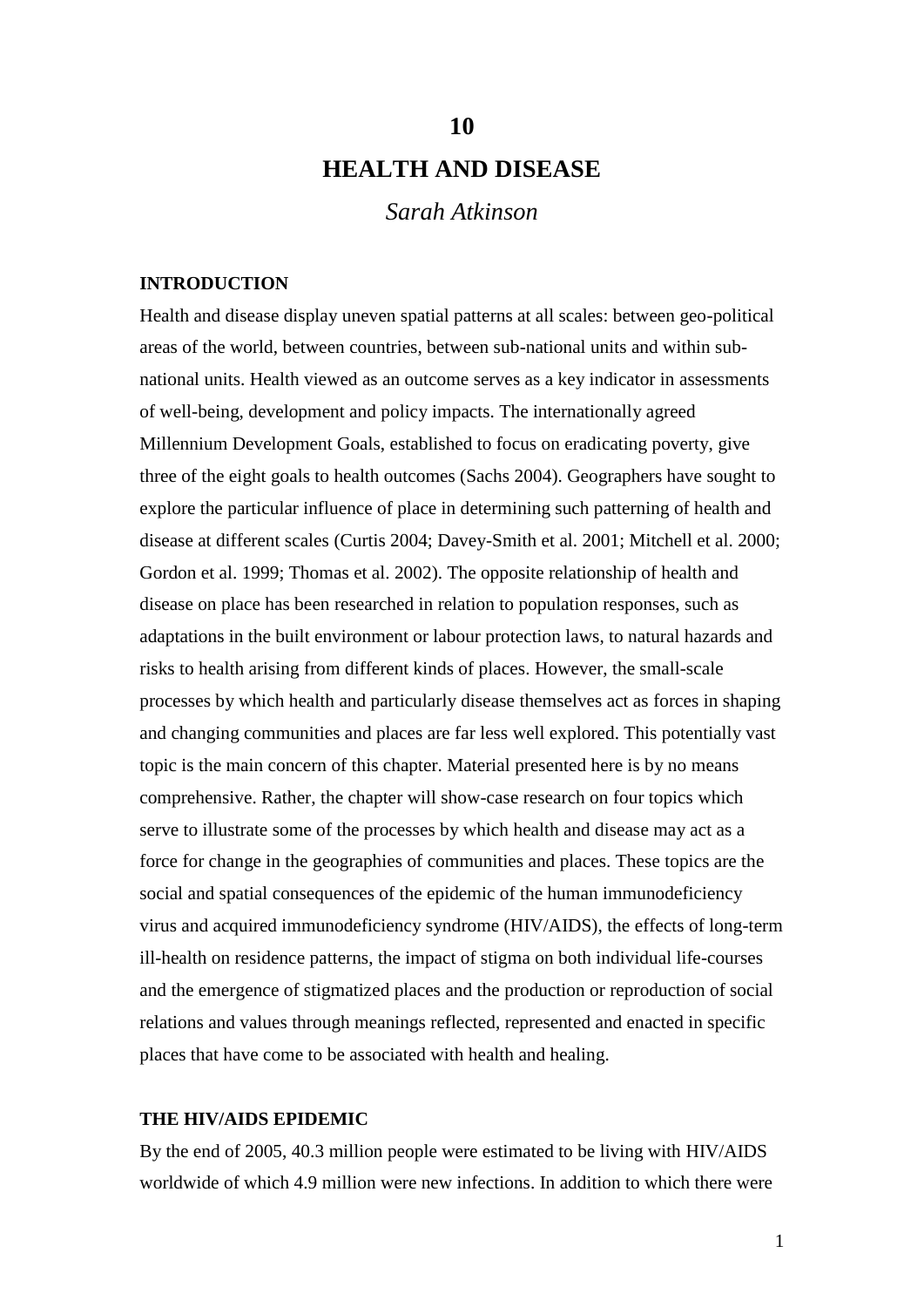an estimated 3.1 million AIDS deaths. As is well known, the distribution of those living with HIV/AIDS and deaths from AIDS is highly spatially patterned worldwide. Sub-Saharan Africa with just over ten percent of the world's population has experienced more than sixty percent of all people living with HIV/AIDS. An estimated 2.4 million deaths from AIDS occurred in sub-Saharan Africa during 2005, over seventy-seven percent of all AIDS deaths last year while better general health and the availability of anti-retroviral treatments in high income countries results in slower disease progression and lower mortality rates (UNAIDS/WHO 2005). Much of the research on HIV/AIDS has focussed on aetiology, transmission, prevention, treatment and possible cures. Efforts to understand the nature of the epidemic and its course have included work predicting likely impacts on population demography. This work is reviewed in the previous chapter and, as indicated there, HIV/AIDS makes its demographic impact through a combination of impacts on the reproductive age group and children, resulting in lower fertility rates, higher infant mortality rates and slower overall growth rates. Nonetheless, the absolute numbers affected and the fact that HIV/AIDS particularly affects adults in their main productive and reproductive years means the epidemic inevitably has and will continue to have far-reaching consequences for the economy and the social fabric of daily life at all scales of analysis. It is therefore surprising to find remarkably little empirical research by social scientists on the social and economic impact of HIV/AIDS (Barnett et al. 2001). The research that has been made predominantly concerns modelling exercises.

The first generation of models predicting the impact of HIV/AIDS on macroeconomic growth suggested that the net effects of AIDS on output per capita or aggregate growth would be small relative to other factors. However, subsequent research criticised these early models for underestimating prevalence and ignoring a number of features peculiar to the HIV/AIDS epidemic. Such features include its impact predominantly on the active labour force, on the unskilled and semi-skilled labour categories and its slower incubation time, compared with other infectious diseases, from infection to expression as AIDS (Gaffeo 2003). Models compare scenarios of predicted growth rates with AIDS with a fictitious scenario without AIDS and have estimated per capita income in scenarios with AIDS to be as much as twothirds lower than those without (Bonnel 2000 cited in Gaffeo 2003; Arndt and Lewis 2000; 2001).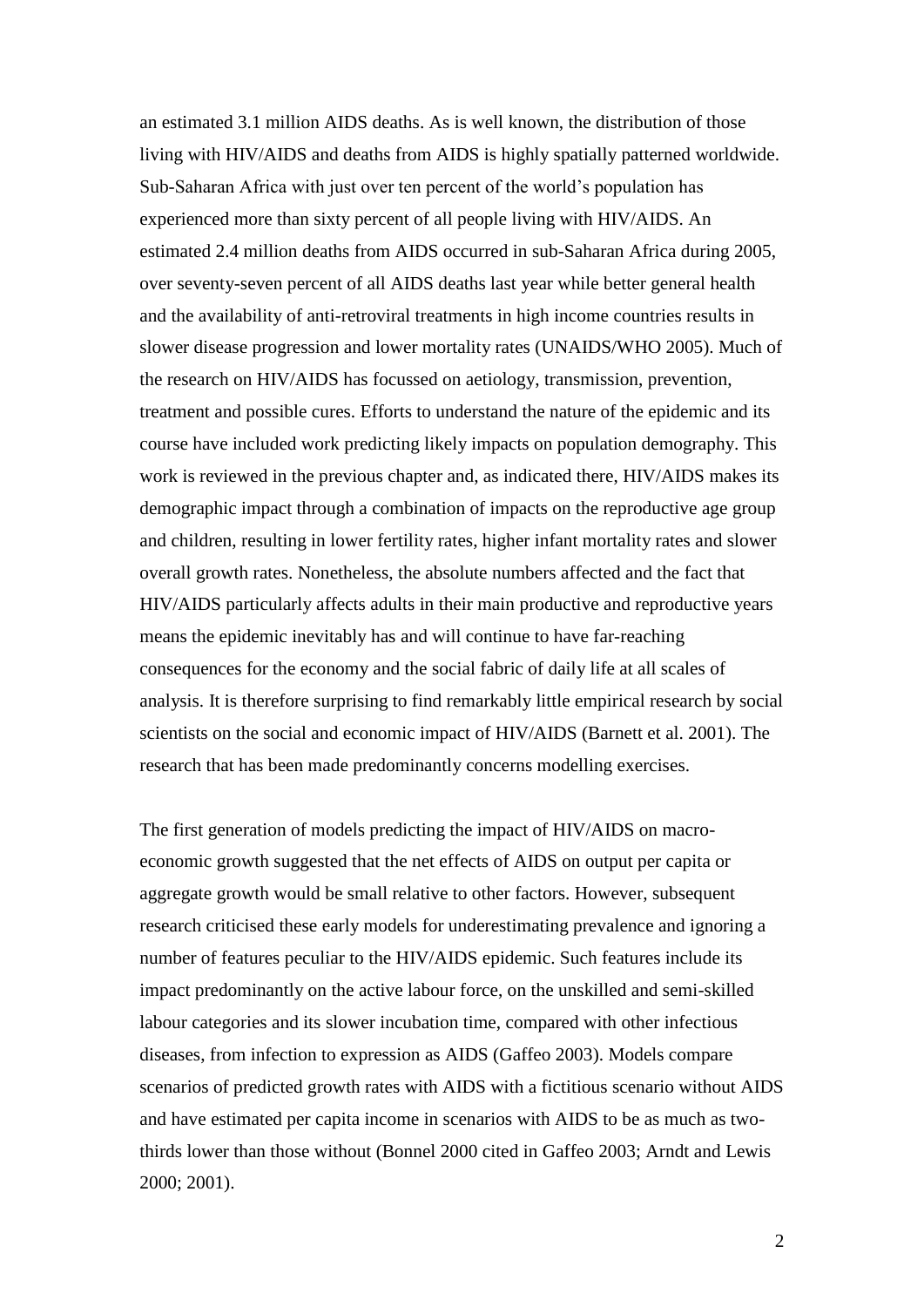At the micro-economic scale, loss of health of the productive members of a household is well recognised as a major factor that may push households into poverty, trap them further in deepening poverty or result in their disintegration altogether. In rural Tanzania, one of the commonest responses to the death of the household head (in forty-four percent of cases) was the complete disintegration of the household and whilst death of the household head from HIV/AIDS was not associated with a higher level of household disintegration, the scale of the HIV/AIDS epidemic means many more household heads are dying with substantial likely impacts on the continuity of social structures (Urassa et al. 2001). Interactions between reduced productivity, increased health costs, lower food intakes, chronic energy deficiencies and exacerbation of other health problems set up vicious circles that trap households in chronic poverty. However, the long-term nature of HIV/AIDS illness results in household assets being cumulatively eroded over time with more extensive impacts on household resources (Barnet et al. 2001; Gaffeo 2003). The International Labour Organization (ILO) (2000 cited in Gaffeo 2003) estimates that outputs in the traditional farming sector in many countries have been more than halved through the effects of HIV/AIDS. As the numbers of women affected by HIV/AIDS continue to increase (UNAIDS/WHO 2005) and women carry out the majority of agricultural work, this impact on the traditional agricultural sector looks set to deteriorate further.

The HIV/AIDS epidemic has implications and impact also on the inter-generational transmission of poverty (ITG). Such effects can be explored at different scales, as the private transmission of poverty within a family, or the public transfer or lack of transfer of resources across generations (Harper et al. 2003) and can be viewed in a wider framework of transfers or non-transfers of different types of capital (Moore 2001). Children born into impoverished households are more likely to be undernourished, more susceptible to disease and less likely to progress through education and will themselves develop with long-term and irreversible impaired capabilities. In the case of HIV/AIDS, increasing numbers of infants themselves die from infection, a total depletion of capabilities. Infection is passed from mother-tochild during pregnancy, birth or breast-feeding; for example, a study in rural Tanzania reported that twenty-five percent of all newborns of HIV positive mothers had died by their second birthday (Urassa et al. 2001). Moreover, the HIV/AIDS epidemic leaves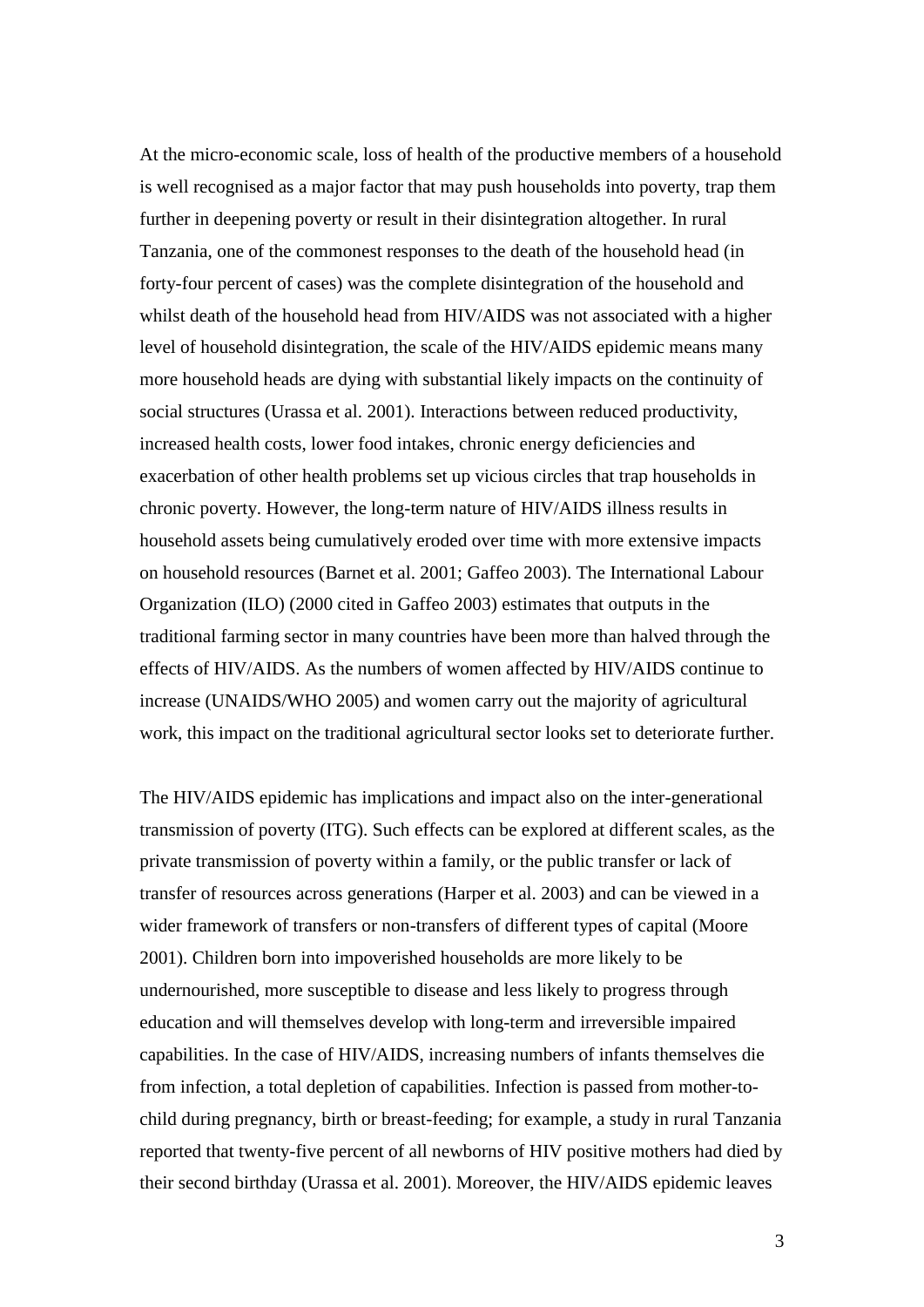increasing numbers of children with at least one parent dead from the disease. In South-west rural Uganda, amongst children under fifteen years of age who had had a parent die during a three-year follow-up study, forty-three percent had died from HIV/AIDS (Kamali et al., 1996). Orphans may be highly disempowered and lose property and other resources to which they may have entitlement. Other impacts include higher vulnerability to sexual abuse or exploitation with the concomitant risk of HIV infection (Barnet et al. 2001). The poor outlook for HIV/AIDS orphans relates to the dynamics of child care arrangements through the extended family. Some shifts in social structures are recorded as numbers of orphans increase and this put stress on extended families. In Zimbabwe, orphans are now cared for by extended maternal and paternal families as opposed to depending in the past only on the paternal side. A second new feature is that of households headed by siblings rather than accommodated under an existing adult headed structure: this also indicates stress on extended families' capacity to cope (Foster et al. 1995). Observed differentials in school enrolment between orphans and non-orphans have been attributed to breakdowns in orphan care arrangements within extended families. More detailed exploration of this relationship in South Africa (KwaZulu-Natal) and in rural Zimbabwe show the most significant impact on children's school enrolment rates comes from the death of the mother rather than the father, or even of both parents ((Nyamukapa and Gregson 2005; Case and Ardington 2004). In the case of a paternal or double parental death, orphans tend to end up living with female-headed households which typically invest more in education and having greater access to external welfare resources as a result of having poorer socio-economic status (Nyamukapa and Gregson 2005).

At the same time, various services that aim to assist the poor, such as micro-finance institutions, or to invest in human capital such as education and health care are themselves undermined and eroded by the epidemic. Microfinance institutions have proved an effective support for the poor, particularly women, to invest in improved livelihoods through small loans with an excellent record of repayments. However, in high prevalence communities, client groups are highly likely to include at least one person living with HIV/AIDS. In this context people are less likely to be able to repay loans which in turn decreases the quality of services of the institutions and indeed threatens their survival. Institutions in turn must spend increasing percentages of their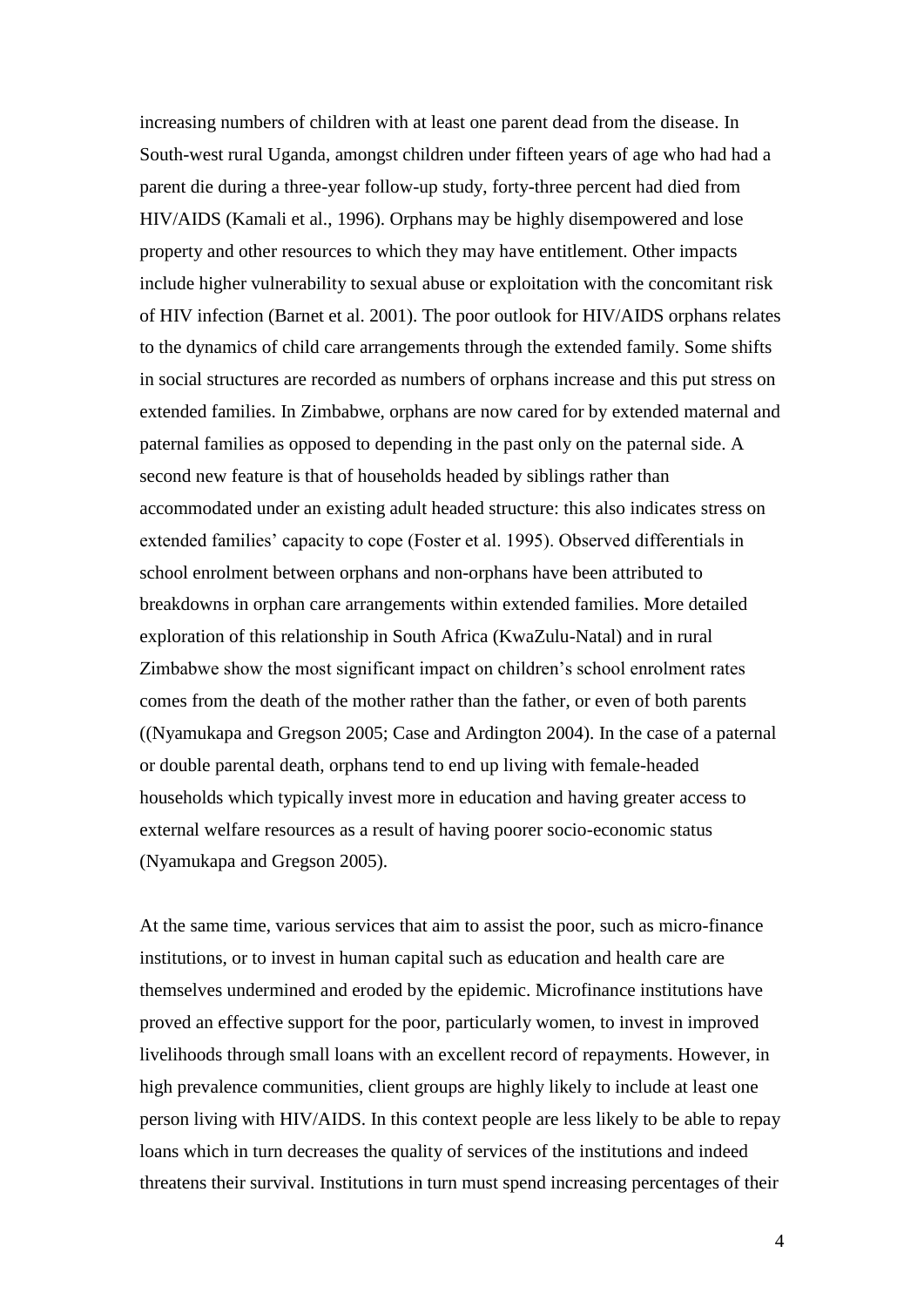resources on health-care for their own staff (Gaffeo 2003). Other services that invest in human capital such as health care and education, are understaffed or closed down as the pool of health professionals and teachers is reduced by the epidemic (Gaffeo 2003). The size of the epidemic also consumes resources and budgets for welfare and health care. On tea estates in Malawi, 40 percent of employee benefits such as medical care provision is accounted for by HIV/AIDS, illustrating how other needs are pushed out and systems overwhelmed by the epidemic (Bollinger and Stover 1999, cited in Gaffeo 2003). The burden of AIDS patients was shown in a longitudinal study in Kenya to damage other health care provision through displacing others in need of care from hospitals (Gilkes et al., 1998 cited in Barnet et al. 2001).

This section has illustrated just some of the ways in which HIV/AIDS impacts on economic and social aspects of everyday life of households, trapping them into deeper and more vicious cycles of poverty during a life-course and across generations. Without dramatic policy intervention, the scale of the HIV/AIDS epidemic in some districts and countries of the world, and the relatively slow progression of the disease implies that profound changes to social structures, household dynamics and economic performance are likely, with a long-term polarization of wealth distributions.

### **HEALTH AND HOUSING**

In the very different context of high income countries, the spatial distributions of a range of socio-economic indicators over time reflect a scenario in the UK in which neighbourhoods are becoming more homogeneous, at the same time as differences between these communities are growing (Dorling and Rees 2003). Spatial distributions of inequalities in health and their association with place are most commonly understood as reflecting deprivation charted by a range of social and economic variables. The examination of ill-health as not only an outcome of deprivation but also a contributing factor through health-selective mobility and migration has been unpopular and under-researched (Norman et al. 2004; Smith and Easterlow 2005).

Understanding the processes contributing to this trend centres on factors affecting residential options and choices and specifically on the functioning of housing systems.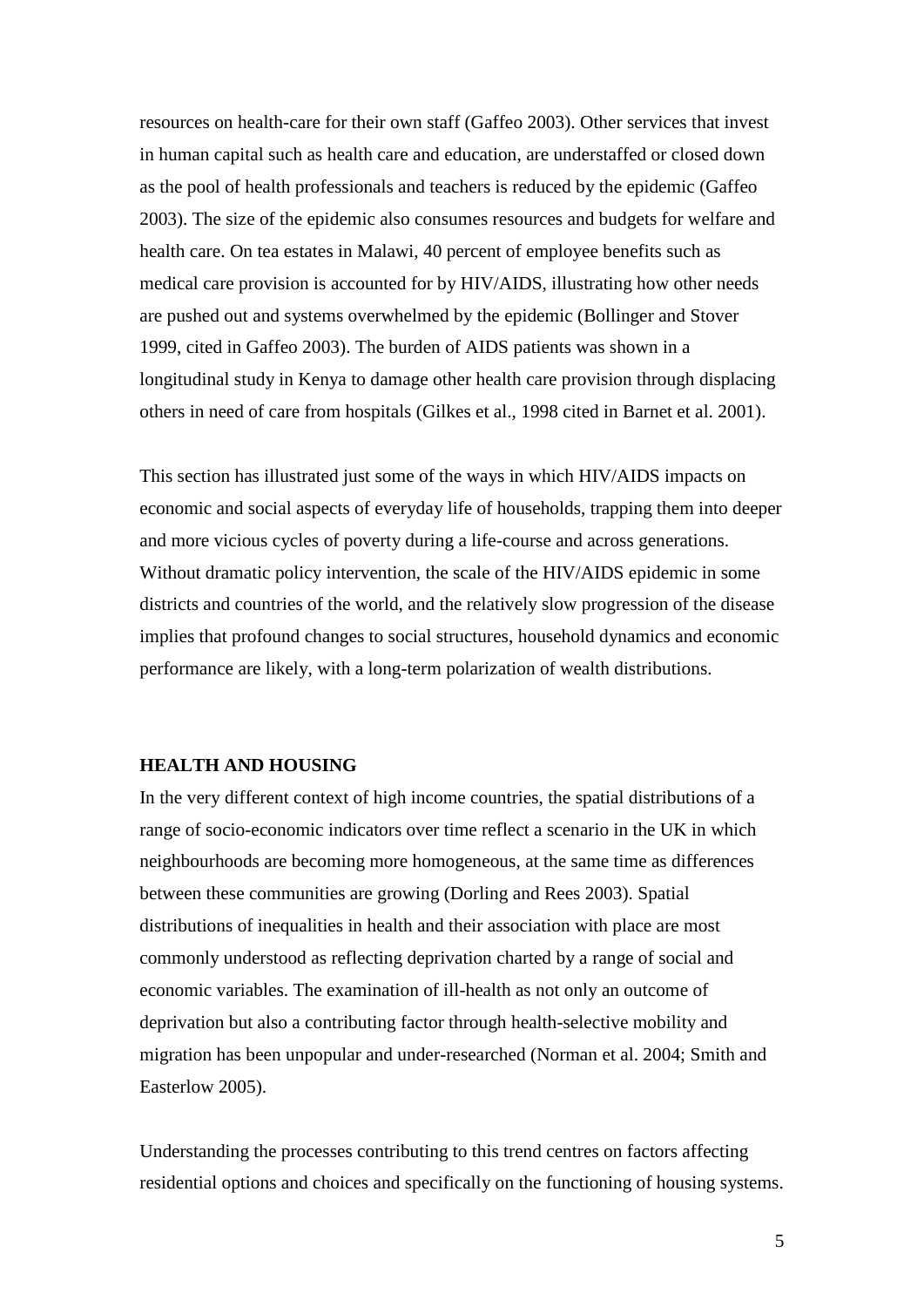Susan Smith and colleagues have explored the ways in which health status is associated with people's housing options and choices and thus contributes to shaping this increasingly polarized spatial distribution of deprivation in the UK (Smith and Easterlow 2005; Smith et al. 2003; Smith et al. 1997). They identify and document three processes by which people's experiences of long-term illness result in a greater likelihood of living in neighbourhoods with higher levels of deprivation, including higher than average levels of long-term illness, and which are viewed in turn as unhealthy places.

First, the authors detail what they term *selective placement*. This comprises processes occurring once people have developed a long-term illness. As a result of this illness they then move into neighbourhoods that are more 'unhealthy' than their previous place of residence. Making this decision is largely concerned with affordability and availability of properties that meet particular needs. A scheme of Medical Priority Rehousing did enable some of those with long-term illness to be advantaged in relocation to more suitable housing for their particular needs (Smith et al., 1997). However, the wider political and economic context in the UK at the time had led to much of the stock of public housing being sold to private owners. The stock that remained available to buy at low price, or was available for welfare-based relocation was most often located in the less desirable, marginalized neighbourhoods.

Secondly, people who wish to move elsewhere become trapped after developing a long-term illness. They are unable to move unlike the healthy residents of the neighbourhood. Three sets of factors influence this process of *entrapment*. Financial considerations are manifest through a combination of increased expenses incurred by people with long-term illness and depressed incomes. People may feel tied in or anchored to their residence by investments already made to accommodate their mobility needs. The importance of memory and emotional attachments to the house and wider neighbourhood is sometimes overlooked but can also act as a force for entrapment.

Thirdly, processes of *selective displacement* operate where those who do live in healthier neighbourhoods feel pressure to move; almost half of those interviewed in one study (Smith and Easterlow 2005). Thus the healthier neighbourhoods effectively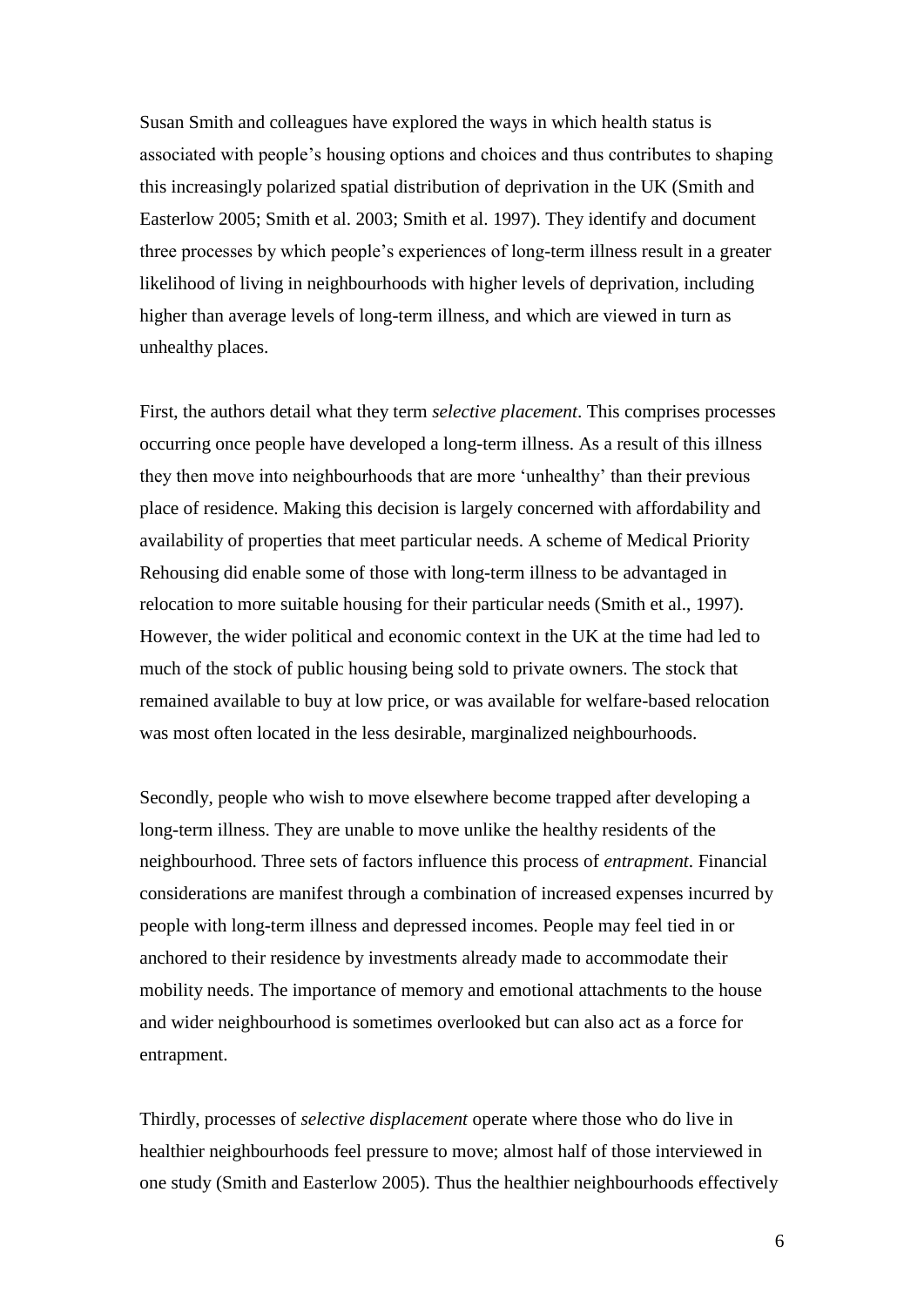push out those who are unhealthy through extra pressures on incomes and the context of housing costs (Smith and Easterlow 2005).

The particular importance drawn out from these studies is twofold. First they demonstrate in detail some of the processes by which health and ill-health act as forces in determining residence and thereby the character of different neighbourhoods. But more importantly, this set of studies argues that the extent that such processes of selectivity can operate depends on policy orientations and institutional practices and their interaction with people's own emotions and selfperceptions. This work illustrates well the danger of only seeing health as an outcome and failing to 'position the health divide as a marker of discrimination as well as an index of risk' (Smith and Easterlow 2005: 181).

This focus on emotion and self image overlaps with work on the way in which different experiences of health may be associated with responses from other people not suffering from ill-health. Peoples' future life chances often depend upon their social context and the stigma of ill health can also have powerful impacts.

### **STIGMATIZATION**

All illnesses can be viewed as stigmatizing to some extent: 'they represent potential or existing physical limitations; they are associated with particular negative images and myths, and therefore they take on symbolic meaning' (Fife and Wright 2000: 51). The ways in which a stigmatized illness can impact on communities and places can be explored at different scales. Processes experienced at the individual scale can be aggregated to inform our understanding of how social discrimination may build up into a map of spatial discrimination.

The seminal work on stigma at the individual scale comes from Goffman (1963). Goffman defines stigma as, 'the situation of the individual who is disqualified from full social acceptance' (1963:9) and categorized common stigmatized statuses into three groups – physical imperfection, character flaws, and membership of a negatively regarded group. Individuals are stigmatized through a process of discounting and discrediting by others, who redefine them as no longer whole, acceptable members of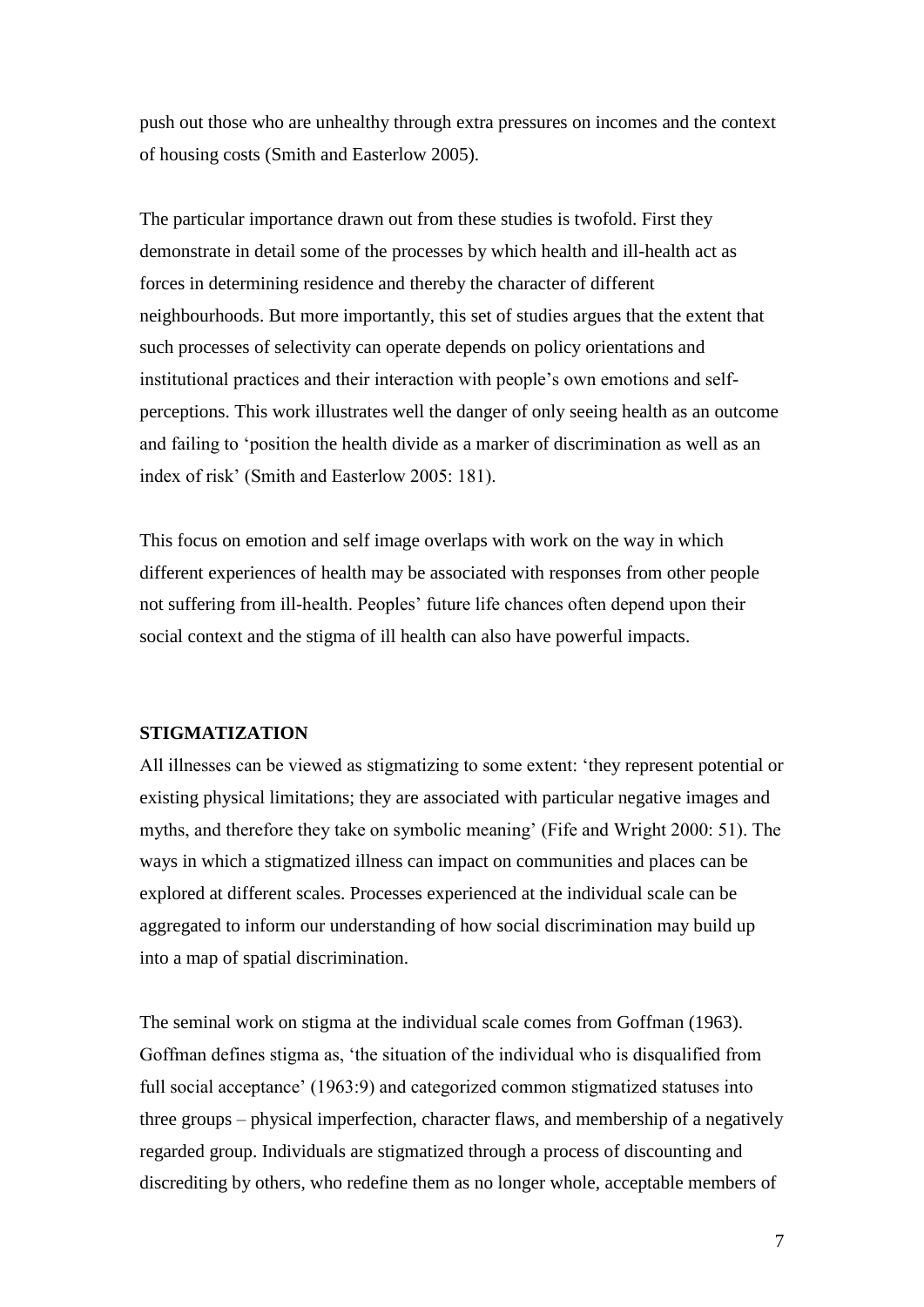society turning them into persons whose identities are spoiled and tainted. Since the self can be seen as produced through processes of interaction with others and perceptions of others' assessments of self, stigmatization operates not only through the responses of others but also through internalized feelings of low self-worth and shame resulting in withdrawal from social interaction (Fife and Wright 2000). The effects of stigma may include loss of social status, lessened life-chances and opportunities, reduced social interaction, employment opportunities, emotional wellbeing and lowered self-esteem. An exploration of the multi-dimensional ways that illness may impact on perceptions of the self, comparing HIV/AIDS and cancer, concluded that the nature of the illnesses themselves had few *direct* effects on selfevaluation. What did impact on self-evaluation was the different stigma that the two diseases generated. The severity of the illness did have an indirect effect in that greater stigmatization was associated with greater severity; nonetheless, the effects of stigma were significant over and above either the impact of functional health status or perception of the illness' severity (Fife and Wright 2000).

The pattern of HIV/AIDS in the west, associated with homosexuality and intra-venous drug use, involves all three of Goffman's types of stigma. In the comparison of groups of people living with either HIV/AIDS or cancer, the stigma experienced by those with HIV/AIDS was, as predicted, much higher than those with cancer (Fife and Wright 2000). The experience of living with HIV/AIDS leads many to exercise major changes to their lifestyles including changes in residence. Amongst people living with HIV/AIDS in Australia, fifteen percent reported the current accommodation as unsuitable for their needs whilst forty-four percent had already changed their living arrangements. Of these, twenty-four percent said this was for financial reasons. Over half of the study participants were not in work and reported that the only positive aspect of not working was health benefits, whereas it negatively impacted on finances and enjoyment of life; three-quarters reported a fall in income since developing HIV/AIDS including a third of those in full-time employment. Changes in living arrangements were not only mediated however by financial changes; forty-eight percent reported the change was for lifestyle or social reasons. Highest amongst the social reasons were discrimination and abuse and a sixth of all study participants explicitly reported experiences of HIV/AIDS related discrimination and harassment resulting from their current residential location (Ezzy et al. 1998). Here again we can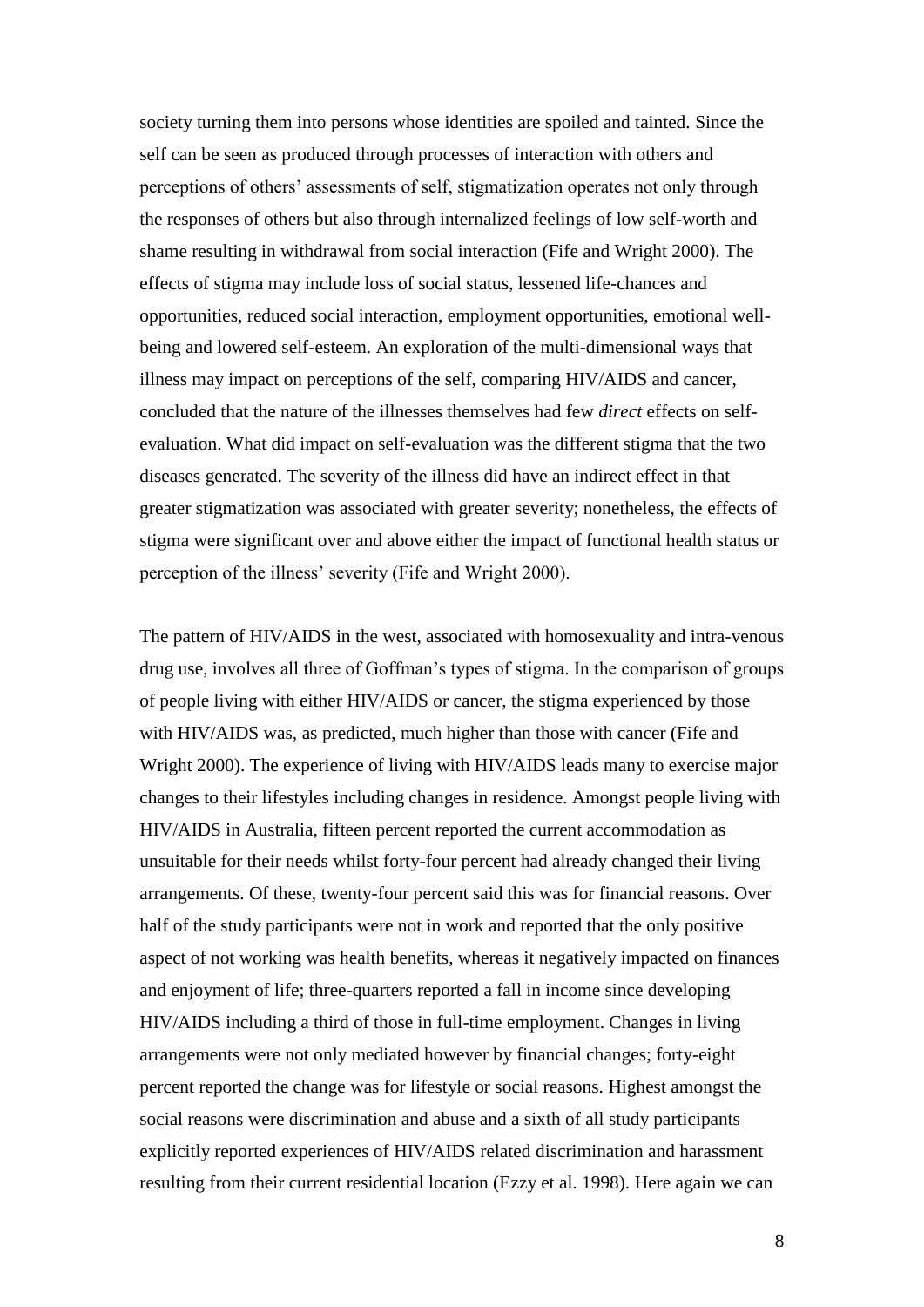see the direct effect that living with a disease can have on residential options, in this case operating through the processes of stigmatization provoking selective displacement.

The effect of adult disease on the transfer of human capital to the next generation, discussed in the previous section, is also exercised through processes of stigmatization. The impact on children of an HIV-positive parent or carer may be exacerbated through the difficulties children experience in sharing their problems and seeking the support they need. Children in Scotland often became carers for their HIV-positive parents through episodes of increased illness, by carrying out housework, cooking, bathing the parents, cleaning the bed and caring for younger siblings. Whilst a few viewed school as a place of refuge, enjoyed school and were doing well, the majority experienced substantial educational difficulties at school with consequential impacts on future life-chances. Many missed substantial portions of the term from absenteeism whilst caring, or through tiredness when in the classroom, an effect further compounded by feeling isolated and lacking support. In particular, children did not want teachers or other children to know that their parent was HIVpositive. Moreover, the parents and the extended family asked the children to keep the illness a family secret. Children were aware that if they shared the secret with friends, they risked being ostracized, discrimination from their peers and anger and blame from their parent and other family members (Cree et al. 2006). The distribution of HIV/AIDS in the UK is already strongly spatially patterned with marked clustering in large urban centres. The study by Cree and colleagues was explicitly carried out in the three main centres for HIV/AIDS in Scotland, Edinburgh, Glasgow and Dundee. The effects of the illness on the next generation, mediated in part by the stigmatized nature of the disease, decreases these children's life-chances and opportunities and creates a vicious cycle reproducing conditions of deprivation. At worst it may initiate a vicious spiral downwards through inter-generational transfer of poverty and disadvantage in these areas.

Whilst the effects of stigma have resulted in great attention to anonymity and confidentiality issues in the west, Rotheram-Borus et al., (2005) argue that this outcome is unlikely to be the same in all contexts. In small communities in low income countries greater concerns about stigma may help increase the stigmatized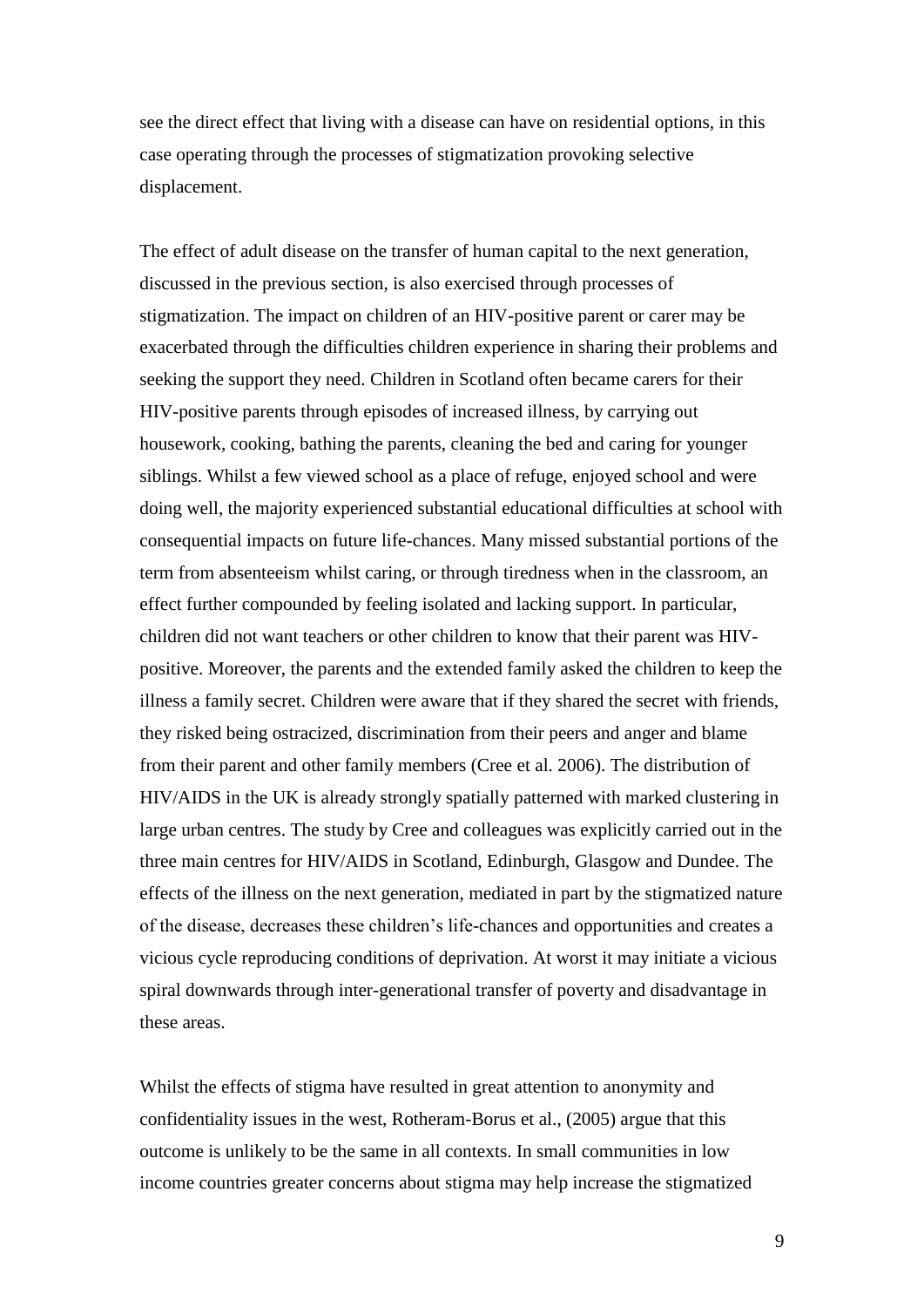nature of the disease and concomitant impacts on those living with, or associated with it. Here a potentially misplaced concern with a sensitive response to a disease might well aggravate stigmatization and its associated negative consequences.

Work on the individual and on how stigmatization effects people and their lifechances, opportunities and interactions with communities and places has also been scaled up by geographers who have explored the nature of stigmatization in relation to places. Of particular interest here is the stigmatization places experience when they become associated with the production of poor health. Industrial cities were once viewed as centres of growth and prosperity but in a post-industrial age have experienced a shift in image to become unhealthy, 'tainted' places by dint of association with industrial pollution and environmental contamination. Drawing on the definitions and concepts outlined by Goffman, two studies, one in Teesside in the Northeast of England (Bush et al. 2001) and one in Hamilton, Ontario in Canada (Wakefield and McMullan 2005), demonstrate how places too may become stigmatized. Goffman (1963) stressed that the more visible the problem the more likely it was that stigmatiztion would occur; the highly visual nature of pollution from heavy industry creates powerful stigmatic symbols (Bush et al. 2001). In both cities, planners and politicians fear the unhealthy image of post-industrial era environmental contamination will discourage new investment promoting deeper marginaliaation and decline. In both cities, various actions have been undertaken to make the environment healthier including improvements in air and water quality. In both cities, the planners and politicians have initiated campaigns outside and within the city to challenge the hegemonic virtual image of unhealthiness, by asserting a counter-image, the actual image of a clean, pollution-free city. Both studies demonstrate how the stigmatized characteristics of place are transcribed onto its residents; the polluted nature of the place signifies the polluted nature of the residents who are in turn stigmatized by the same criteria.

Residents in both Teesside and Hamilton have a mixed set of responses to the stigmatization of their city. Some resist the labelling. Respondents in Teesside object to being labelled by people outside the area as 'smogs' (Bush et al. 2001). Residents in Hamilton emphasize the health affirming or maintaining characteristics of sites in their city. Personal qualities of the residents are highlighted, particularly in Hamilton,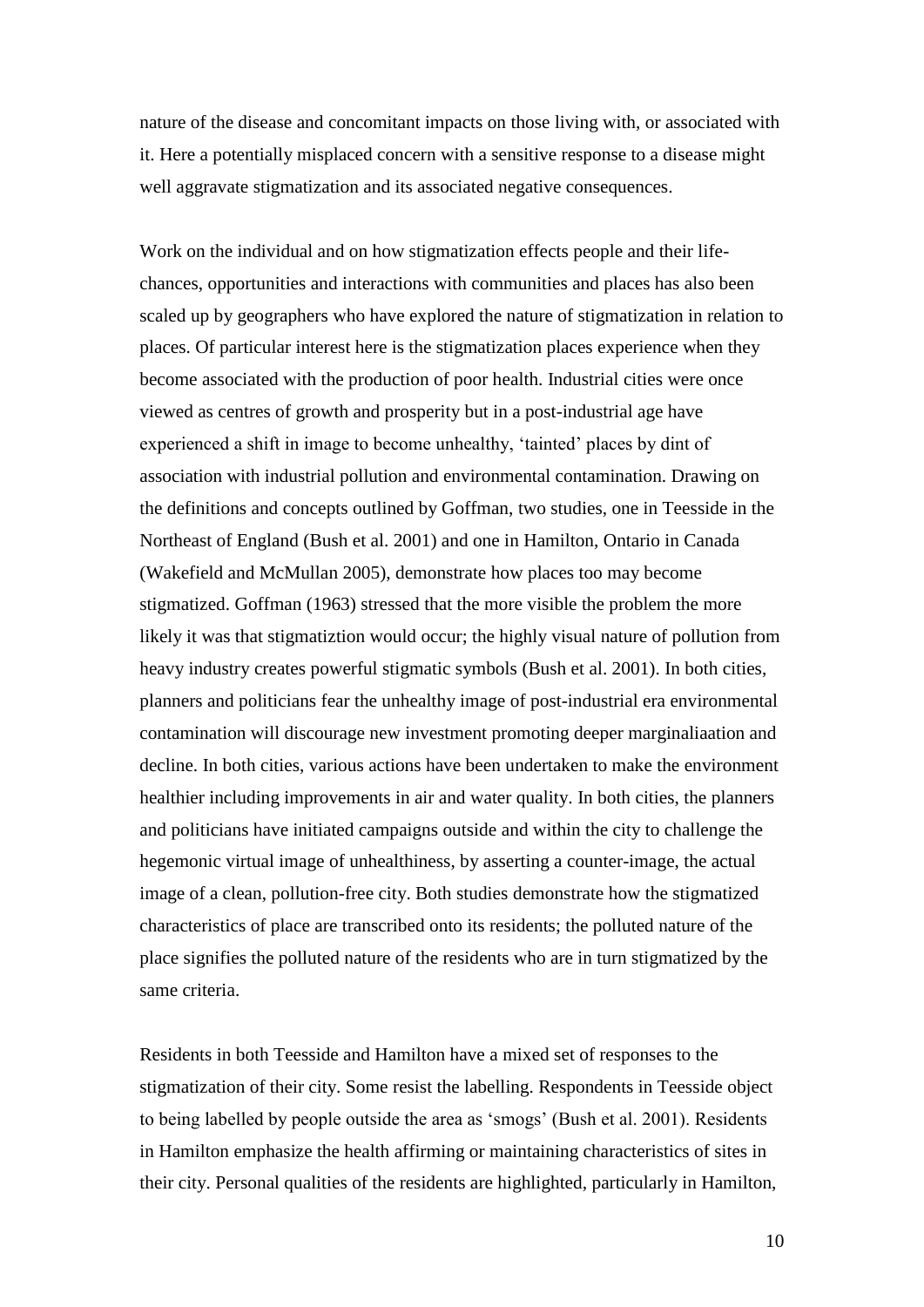as a counter to the polluted image but the authors warn this empowering discourse may bring its own costs. Valuing the image of toughness and blue collar grit may affirm strength of character, but projecting an image of unassailable coping may reduce the outsiders' concern for the neighbourhood's wellbeing (Wakefield and McMullan 2005).

Such processes of renegotiation of stigmatised identities do not however constitute any real resistance or contestation of the stigmatization process. On the contrary, processes of stigmatization were re-expressed in a more localised manner that mirrored the 'processes of image creation and social exclusion occurring at the regional level' (Wakefield and McMullan 2005: 309). Residents, perceiving themselves as stigmatized by others, responded very much Goffman had suggested, by attempting to 'normalize' themselves through disassociation with the characteristics of the stigma. In these cases, the characteristics of the stigma are associated with place and thus the technique of disassociation involves a literal distancing. Residents in many areas of both Teesside and Hamilton make an explicit distinction between their neighbourhood, which is not polluted and is healthy, and those unhealthy neighbourhoods which are nearer to the original source of the perceived contamination (South Bank in Teesside; North End in Hamilton). These neighbourhoods, then, are doubly stigmatized both by outsiders stigmatizing the city as a whole, but also by a highly localized process within the city which results in deepening social exclusion and disadvantage for already deprived neighbourhoods. A counter-discourse to this highly local imaging of the cities was offered by the residents of South Bank in Teesside, who claimed the air pollution affected distant neighbourhoods as just as much as theirs (Bush et al. 2001).

These processes of stigmatisation of places illustrate two important considerations regarding the relationship between health, disease, communities and places. First, whilst the dominant image constructed of a place is always only partial with room for negotiation and potential change, this should not be overstated because the processes of negotiation and resistance are themselves highly partial. The result of local renegotiations of a city's stigmatized identity is a highly localized re-expression of stigma that contributes to the production and reproduction of neighbourhood inequalities. Secondly, the studies illustrate how powerful health is as a metaphor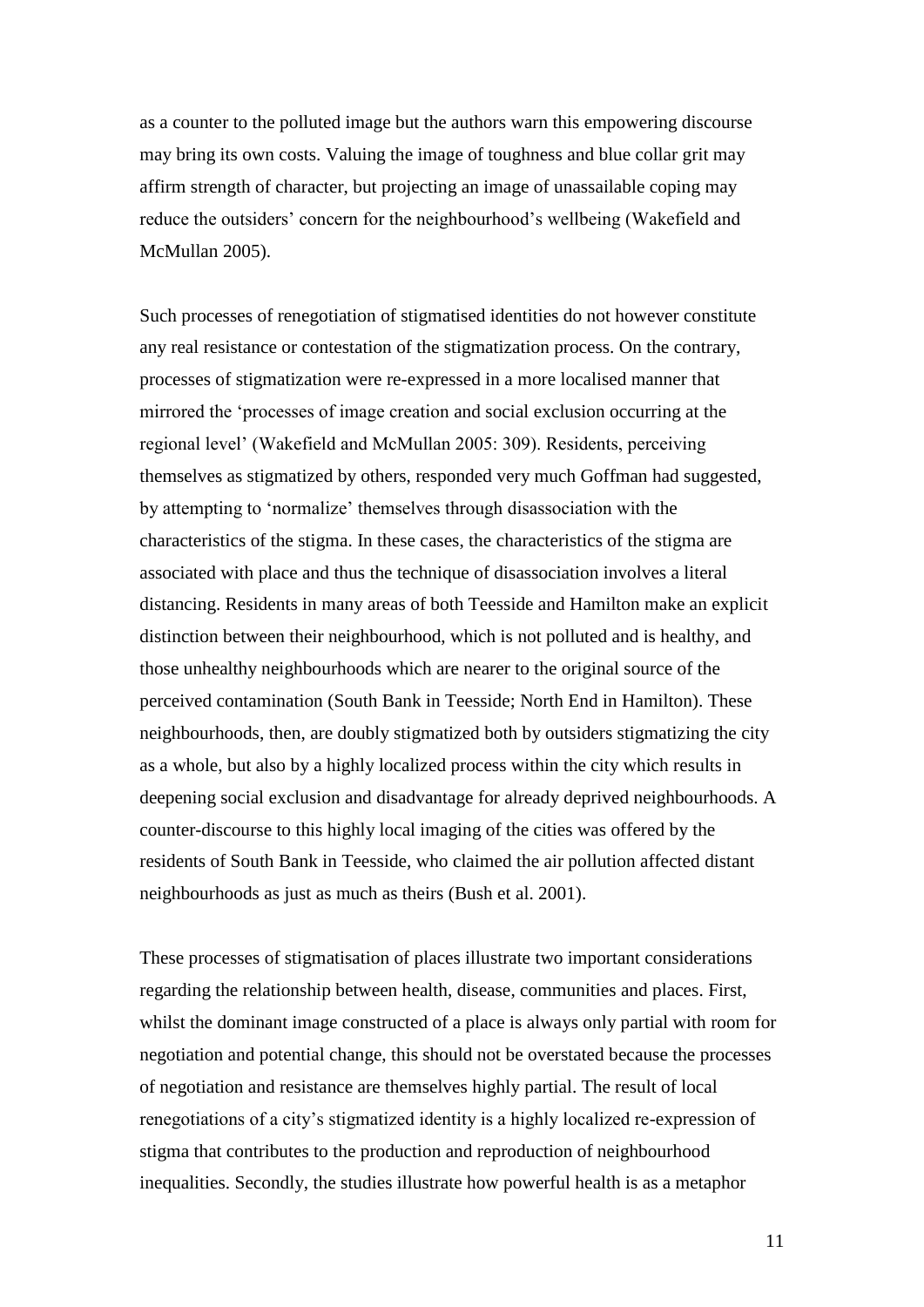which can generate harmful processes, deepening disadvantage and deprivation. Indeed Wakefield and McMullan explicitly contrast their study to the body of work within geography on therapeutic landscapes, the exploration of places associated with health and healing (Gesler 1998).

# **HEALING PLACES AND SPACES**

The therapeutic landscape literature emphasises reputations gained because of a perception of security, safety, identity and material and aesthetic support (Gesler, 1998). Much of this research explores the therapeutic effect or the social construction in different contexts of exceptional places of healing, such as Lourdes (Gesler 1996;see also Chapter 15) or particular types of places. Again, less attention has perhaps been given to how health itself has affected those places. Of particular interest here is the commodification of places perceived to be healing, and the creation and marketing of healing locations.

The design of spaces for healing and health promotion reflects social values but also reinforces and reproduces these values. Research on the location and activities of mental asylums in the nineteenth century emphasise the value given to fresh air, adequate daylight and free-draining soils (Gesler et al. 2004). The value given to the rural setting for healing reflects a perception of urban living as the cause of much disease, an ambivalence regarding urbanization and industrialization and a fear of loss of values and distance from what is natural (Smyth 2005; Tonnellier and Curtis 2005). Such ambivalence towards the urban and a romanticization of the rural persists and is reflected in current enthusiasms for outdoor leisure pursuits in areas perceived as natural and whose current form of naturalness is in turn protected. National parks in this context are clear examples of therapeutic landscapes. A number of studies of the formal locales of health provision explore the way in which these settings reflect and re-institute power relations and thus serve to reproduce various enactments of social inclusions and exclusions (Smyth 2005).

The structures, procedures and interactions of family planning services serve to support the control of experts through the manipulation of knowledge and technology which reproduces social norms of heterosexuality and able-bodiment (Gillespie 2002).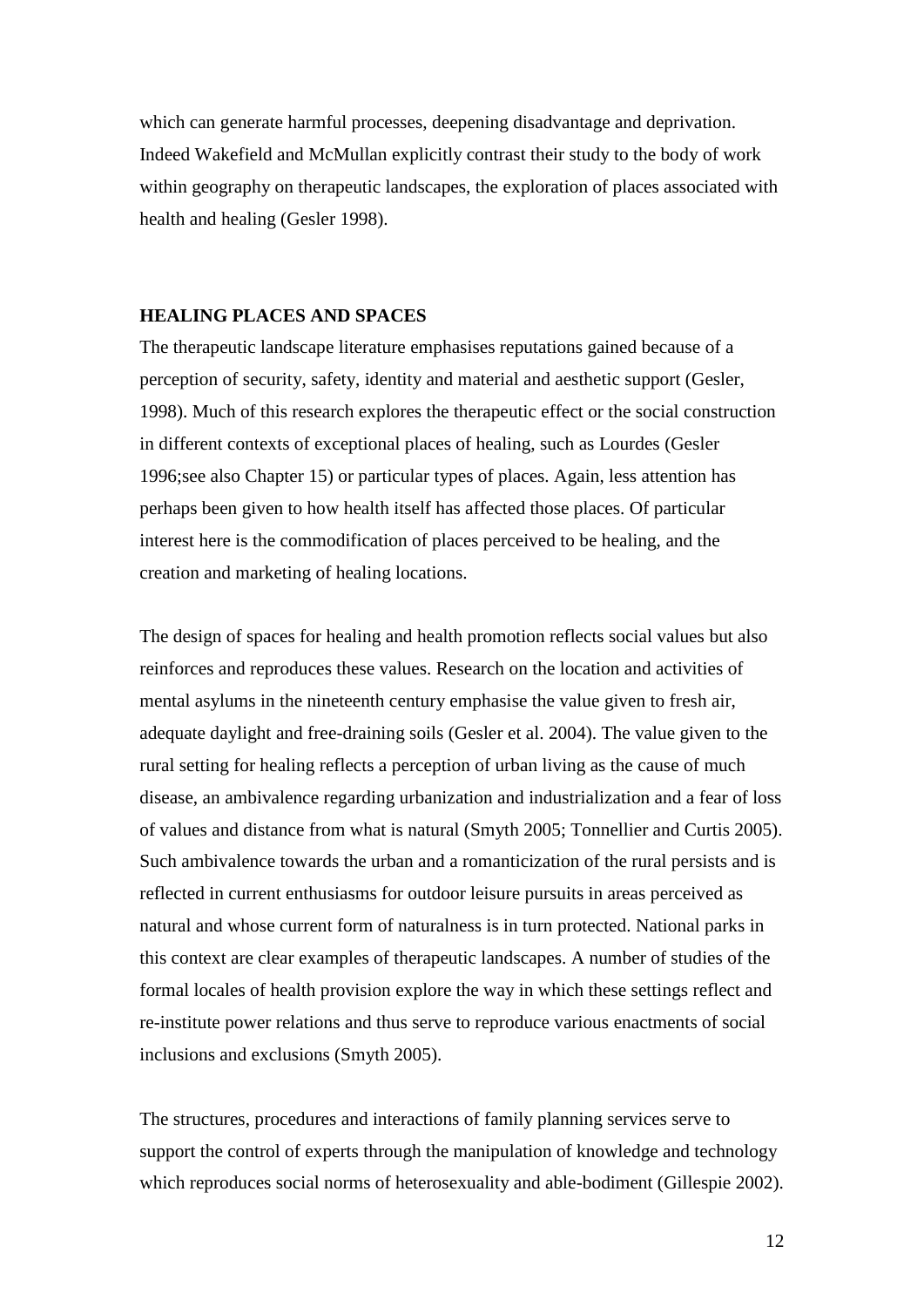These norms are also found in health promoting settings such as gyms (Andrews et al. 2005). Political ideologies are reflected, enacted and promoted through health related institutions. The perceived expansion of 'wellness tourism' represents a new expression of a resort or retreat but also reflects a new ideology towards health, with an emphasis on individual responsibility for wellbeing. The old specialized 'cure institution' of the spa is increasingly complemented by more general leisure-based hotels, that market themselves with facilities and services to promote wellbeing (Mueller and Kaufman 2000). Similarly, the design of new hospitals clearly reflects the neo-liberal agenda of the patient as client, offering choice and leisure activities, whilst at the same time reproducing the power of the expert and the hospital through explicit emphasis on the availability of state-of-the-art technologies (Kearns and Barnett, 1999; 2000).

As a final consideration, the expansion of the internet has made possible a whole range of new types of spaces and virtual places in which to seek or experience health and healing (see also Chapter 33). In these virtual spaces and places, it is strangely the disembodied nature of health seeking that enables encounters that have a highly embodied relevance. From searching for information, to on-line medical consultations, to membership of support groups, the role of health and disease in taking people on a journey through the internet's spaces and places may change not only the impact of their illness but also the nature of their social networks. Virtual healthy communities may subvert the construction of power hierarchies in society between expert and lay categories.

A study of pregnant women who had a drug-abuse history found the women were more likely to participate via an electronic voice bulletin board than in face-to-face meetings. Almost all the comments women left concerned exchanges of emotional support and women reported that the more they participated, the more they felt a sense of solidarity with others participating (Alemi et al. 1996). Similar studies of users of internet-based support groups for depression have reported considerable benefit in reducing feelings of social isolation (Houston et al. 2002), although very few studies have assessed the effects of peer interactions in isolation from other medical interventions (Eysenbach et al. 2004). Web-sites disseminating health information are estimated at more than 70,000 with 50 million people seeking health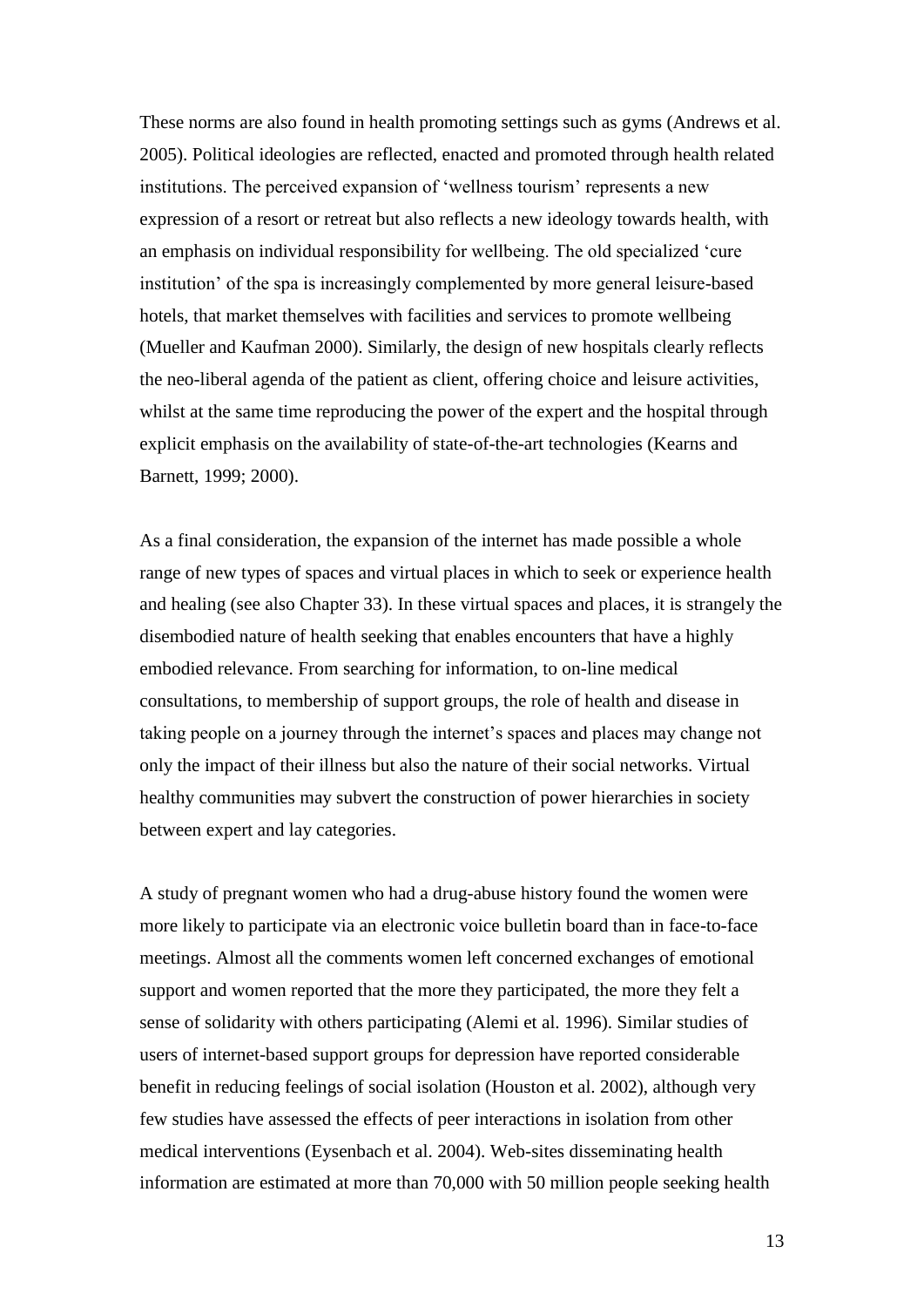advice (Cline and Haynes 2001). The ready availability of health information on-line raises questions about availability and inequalities in searching and evaluating what is largely unregulated information (Eysenbach and Kohler 2002). Nonetheless, the potentially greater access to information for the general public may radically challenge the traditional relationship between the expert service provider and the lay user, a relationship recognised as already under pressure and being renegotiated through the actions of patient support networks (Rabeharisoa and Callon 2002). At the same time, differences in access to, and use of the internet mirror other inequalities in public access to, and provision of health services. Whether global, national and subnational inequalities in access to these new and emerging spaces of health care reflects existing health care inequalities, redistributes them, reduces them or polarizes them still further are contemporary questions for geography.

### **CONCLUDING COMMENTS**

The chapter has provided four topics of health and disease through which to explore how contemporary health and disease issues may act as forces for change within communities and places. Health and disease clearly impact on the spatial patterning of inequalities. Processes by which this occurs are complex and likely to be highly contextually specified. Research summarized here identifies impacts on income, costs, social status and inter-generational transfers of impaired human capital as some of the mechanisms by which health and disease exert their force. The particular processes of stigmatization are given some prominence in their hidden role affecting choice of location, expressions of need and wider impacts through stigmatized places. The institutions through which health care or health promotion are sought afford not only an insight into the social and power relations of the society in which they are embedded but also provide places and spaces in which those relations are enacted, reproduced and reinforced or challenged and changed. There is a surprising lack of research regarding health and disease as a force for change at the micro-scale of everyday processes. This absence of research has been commented on by several authors. Barnet et al. (2001) decry an unwillingness amongst social scientists to engage in policy-relevant research. Smith and Easterlow (2005) highlight a lop-sided, unbalanced, 'strange' geography of health suffering from 'healthism' in its bias to research on health as an outcome. The research presented here all afford forces for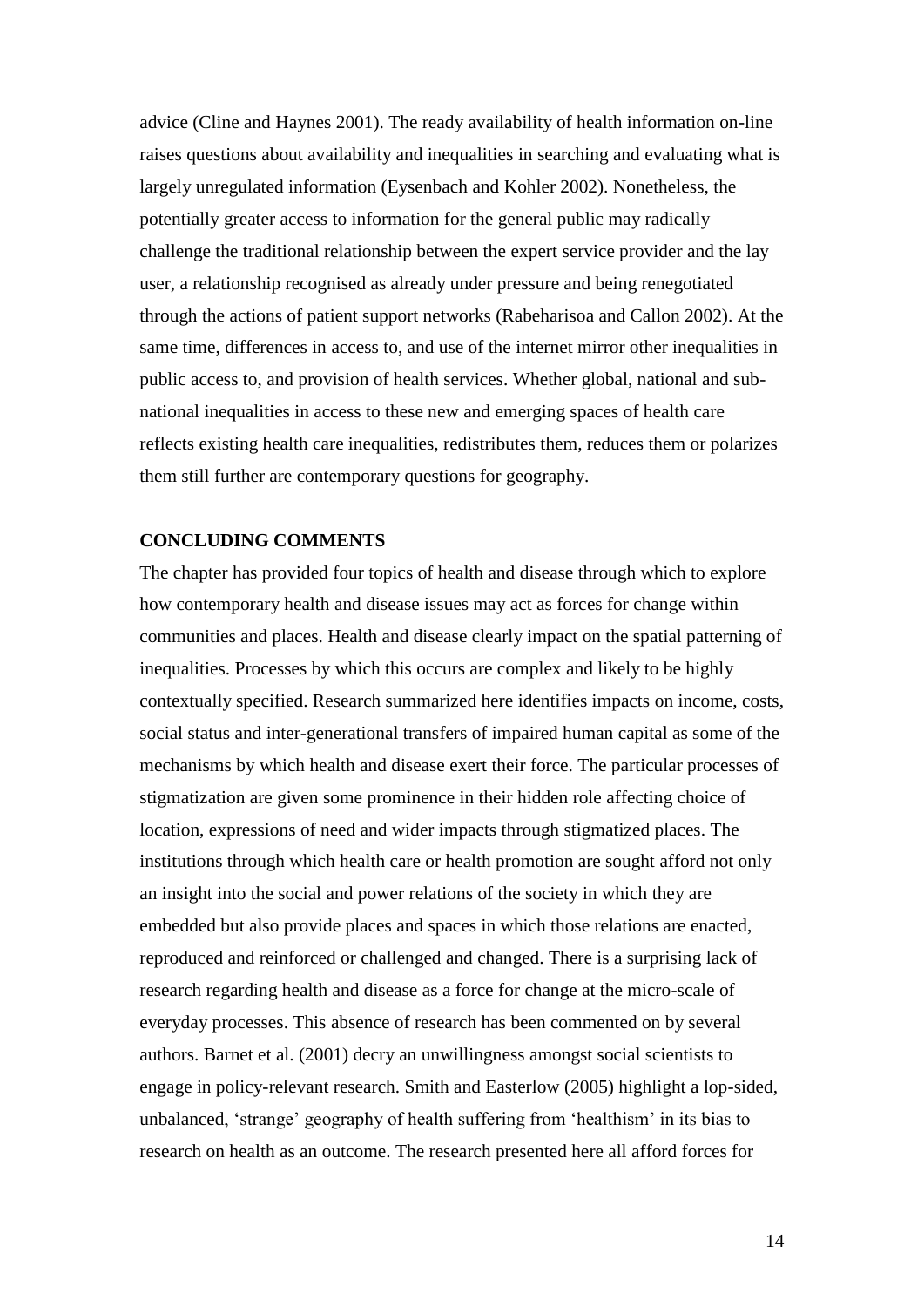change themselves and go some way in redressing this imbalance in the geographies of health.

# **FURTHER READING**

Bush, J., Moffatt, S., Dunn, C. (2001) 'Even the birds round here cough': stigma, air pollution and health in Teeside. *Health and Place* 7, 47-56.

Curtis, S. (2004) *Health and inequality*. London: Sage.

- Davey Smith, G., Dorling, D., Shaw, M. (2001) *Poverty, inequality and health: 1800- 2000 - a reader.* Bristol: Policy Press.
- Gaffeo, E. (2003) The economics of HIV/AIDS: a survey. *Development Policy Review* 21 (1), 27-49.
- Goffman, E. (1963) *Stigma: notes on the management of spoiled identity*. Prentice-Hall: New York
- Smith, S.J. and Easterlow, D. (2005) The strange geography of health inequalities. *Transactions of the Institute of British Geographers* 30, 173-190.
- Smyth, F.S. (2005) Medical geography: therapeutic places, spaces and networks. *Progress in Human Geography* 29 (4), 488-495.

### **REFERENCES**

- Alemi, F., Mosavel, M., Stephens, R.C., Ghadiri, A., Krishnaswamy, J., Thakkar, H. (1996) Electronic self-help and support groups. *Medical Care* 34 (10), 32-44.
- Andrews, G.J., Sudwell, M.I., Sparkes, A.C. (2005) Towards a geography of fitness: an ethnographic case study of the gym in British bodybuilding. *Social Science and Medicine* 60, 877-891
- Arndt, C. and Lewis, J.D. (2000) The macro implications of the HIV/AIDS pandemic: a preliminary assessment. *South African Journal of Economics* 58 (5), 856-887.
- Arndt, C. and Lewis, J.D. (2001) The HIV/AIDS pandemic in South Africa: sectoral impacts and unemployment. *Journal of International Development* 13, 427-449.
- Barnett, T., Whiteside, A., Desmond, C. (2001) The social and economic impact of HIV/AIDS in poor countries: a review of studies and lessons. *Progress in Development Studies* 1 (2), 151-170.
- Bush, J., Moffatt, S., Dunn, C. (2001) 'Even the birds round here cough': stigma, air pollution and health in Teeside. *Health and Place* 7, 47-56.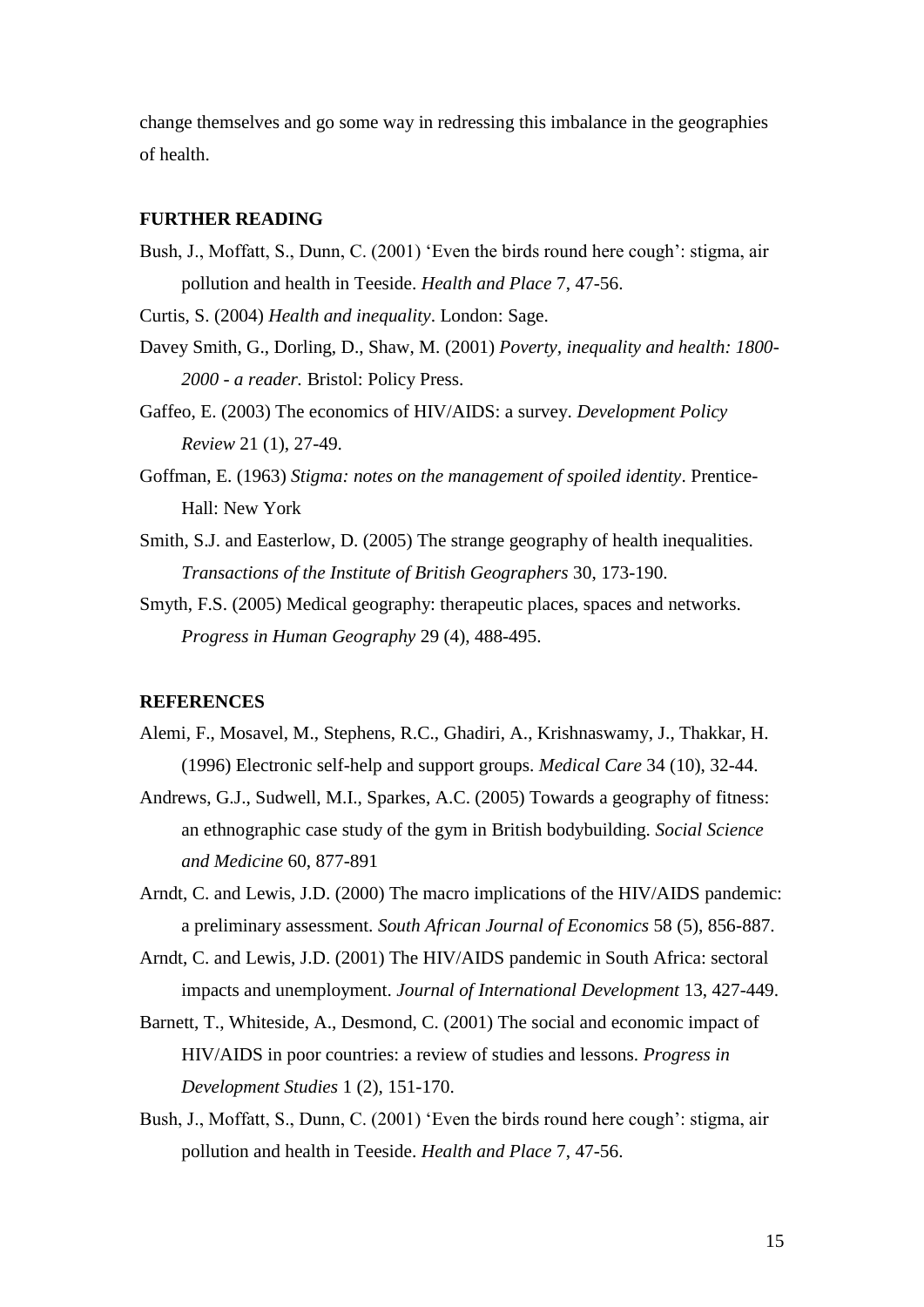- Case, A. and Ardington, C. (2004) *The impact of parental death on school enrolment and achievement: longitudinal evidence from South Africa*. Centre for Social Science Research Working Paper 97. University of Cape Town.
- Cline, R.J.W. and Haynes, K.M. (2001) Consumer health information seeking on the internet: the state of the art. *Health Education Research* 16 (6), 671-692.
- Cree, V.E., Kay, H., Tisdall, E.K.M., Wallace, J. (2006) Listening to children and young people affected by parental HIV: findings from a Scottish study. *AIDS care* 18 (1), 73-76.
- Curtis, S. (2004) *Health and inequality*. London: Sage.
- Davey Smith, G., Dorling, D., Shaw, M. (2001) *Poverty, inequality and health: 1800- 2000 - a reader.* Bristol: Policy Press.
- Dorling, D. and Rees, P. (2003) A nation still dividing: the British census and social polarisation 1971-2001. *Environment and Planning* A 35, 1287-1313.
- Eysenbach, C. and Köhler, C. (2002) How do consumers search for and appraise health information on the world wide web ? Qualitative study using focus groups, usability tests, and in-depth interviews. *BMJ* 324, 573-577.
- Eysenbach, G., Powell, J., Englesakis, M., Rizo, C., Stern, A. (2004) Health related virtual communities and electronic support groups: systematic review of the effects of online peer to peer interactions. BMJ 328, 1166-1172.
- Ezzy, D., de Visser, R., Grubb, I., McConachy, D. (1998) Employment, accommodation, finances and combination therapy: the social consequences of living with HIV/AIDS in Australia. *AIDS care* 10 supplement 2, S189-199.
- Fife, B.L. and Wright, E.R. (2000) The dimensionality of stigma: a comparison of its impact on the self of persons with HIV/AIDS and Cancer. *Journal of Health and Social Behaviour* 41, 50-67.
- Foster, G., Shakespeare, R., Chinemana, F., Jackson, H., Gregson, S., Marange, C., Mashumba, S. (1995) Orphan prevalence and extended family care in a periurban community in Zimbabwe. *AIDS care* 7 (1), 3-18.
- Gaffeo, E. (2003) The economics of HIV/AIDS: a survey. *Development Policy Review* 21 (1), 27-49.
- Gesler, W., Bell, M., Curtis, S., Hubbard, P., Francis, S. (2004) Therapy by design: evaluating the UK hospital building program. *Health and Place* 10, 117-128.
- Gesler, W. (1998) Bath as a healing place. In Kearns, R.A., Gesler, W.M. (eds) *Putting Health into Place*, pp17-35. Syracuse NY: Syracuse University Press.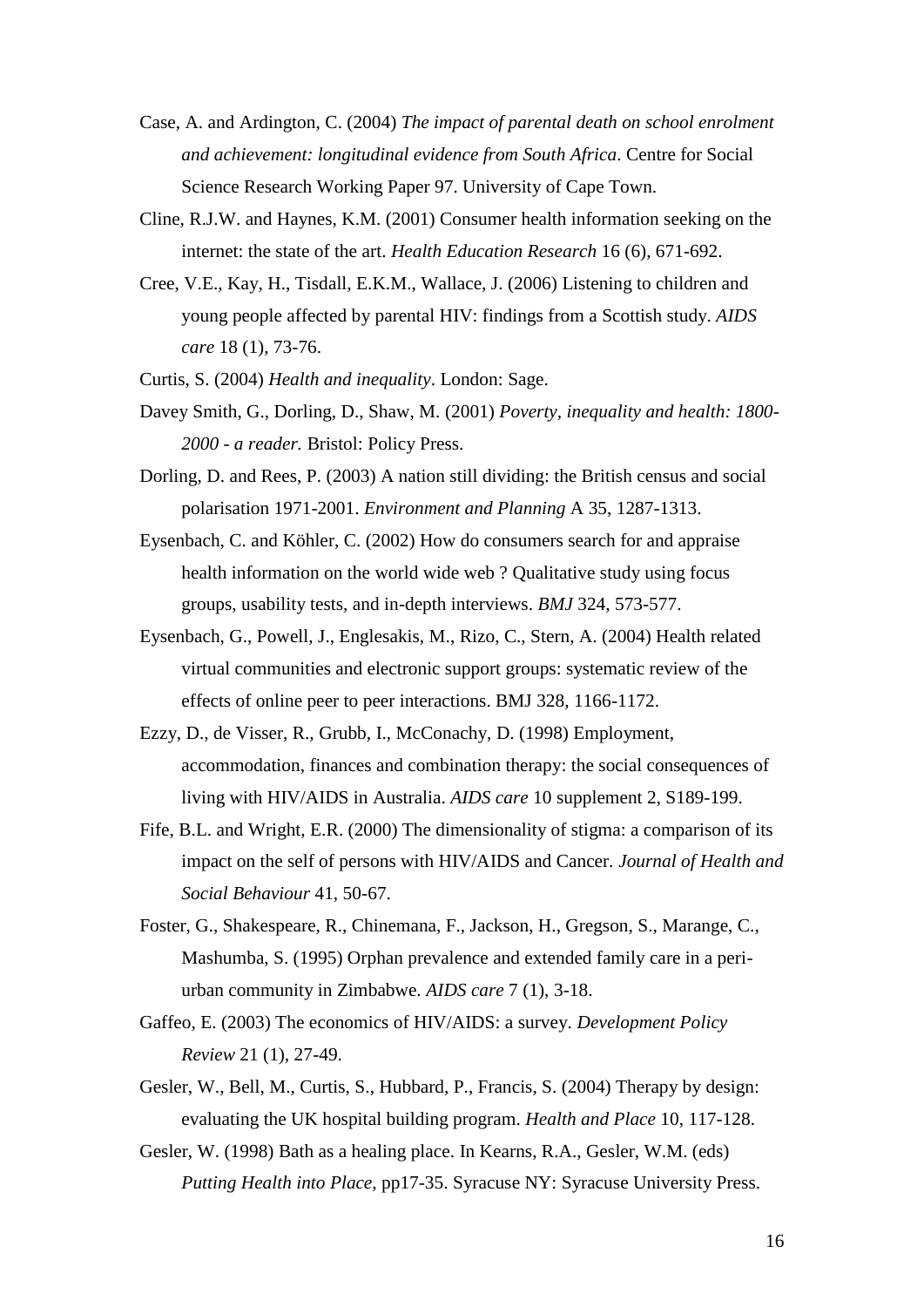- Gesler, W. (1996) Lourdes: healing in a place of pilgrimage. *Health and Place* 2 (2), 95-105.
- Gillespie, R. (2002) Architecture and power: a family planning clinic as a case study. *Health and Place* 8, 211-220.
- Goffman, E. (1963) *Stigma: notes on the management of spoiled identity*. Prentice-Hall: New York
- Gordon, D., Shaw, M., Dorling, D., Davey Smith, G. (eds) (1999) *Inequalities in Health: the evidence.* Bristol: Policy Press
- Harper, C., Marcus, R., Moore, K. (2003) Enduring poverty and the conditions of childhood: lifecourse and intergenerational poverty transmissions. *World Development* 31 (3), 535-554.
- Houston, T.K., Cooper, L.A., Ford, D.E. (2002) Internet support groups for depression: a 1-year prospective cohort study. *American Journal of Psychiatry* 159, 2062-2068.
- Kamali, A., Seeley, J.A., Nunn, A.J., Kengeya-Kayondo, J.F., Ruberantwari, A., Mulder, D.W. (1996) The orphan problem: experience of a sub-Saharan Africa rural population in the AIDS epidemic. *AIDS care* 8 (5), 509-515.
- Kearns, R.A. and Barnett, J.R. (1999) To boldly go? Place, metaphor and marketing of Auckland's Starship hospital. *Environment and Planning D* 17, 201-226.
- Kearns, R.A. and Barnett, J.R. (2000) 'Happy Meals' in the Starship Enterprise: interpreting a moral geography of health care consumption. *Health and Place* 6, 81-93.
- Mitchell, R., Dorling, D., Shaw, M. (2000) *Inequalities in Life and Death: What If Britain Were More Equal?* Bristol: Policy Press
- Moore, K. (2001) *Frameworks for understanding the intergenerational transmission of poverty and well-being in developing countries*. Chronic Poverty Research Centre Working Paper 8. CPRC, University of Manchester
- Mueller, H. and Kaufman, E.L. (2000) Wellness tourism: market analysis of a special health tourism segment and implications for the hotel industry. *Journal of Vacation Marketing* 7, 5-17.
- Norman, P., Boyle, P., Rees, P.H. (2004) Selective migration, health and deprivation: a longitudinal analysis. *Social Science and Medicine* 60, 2755-2771.